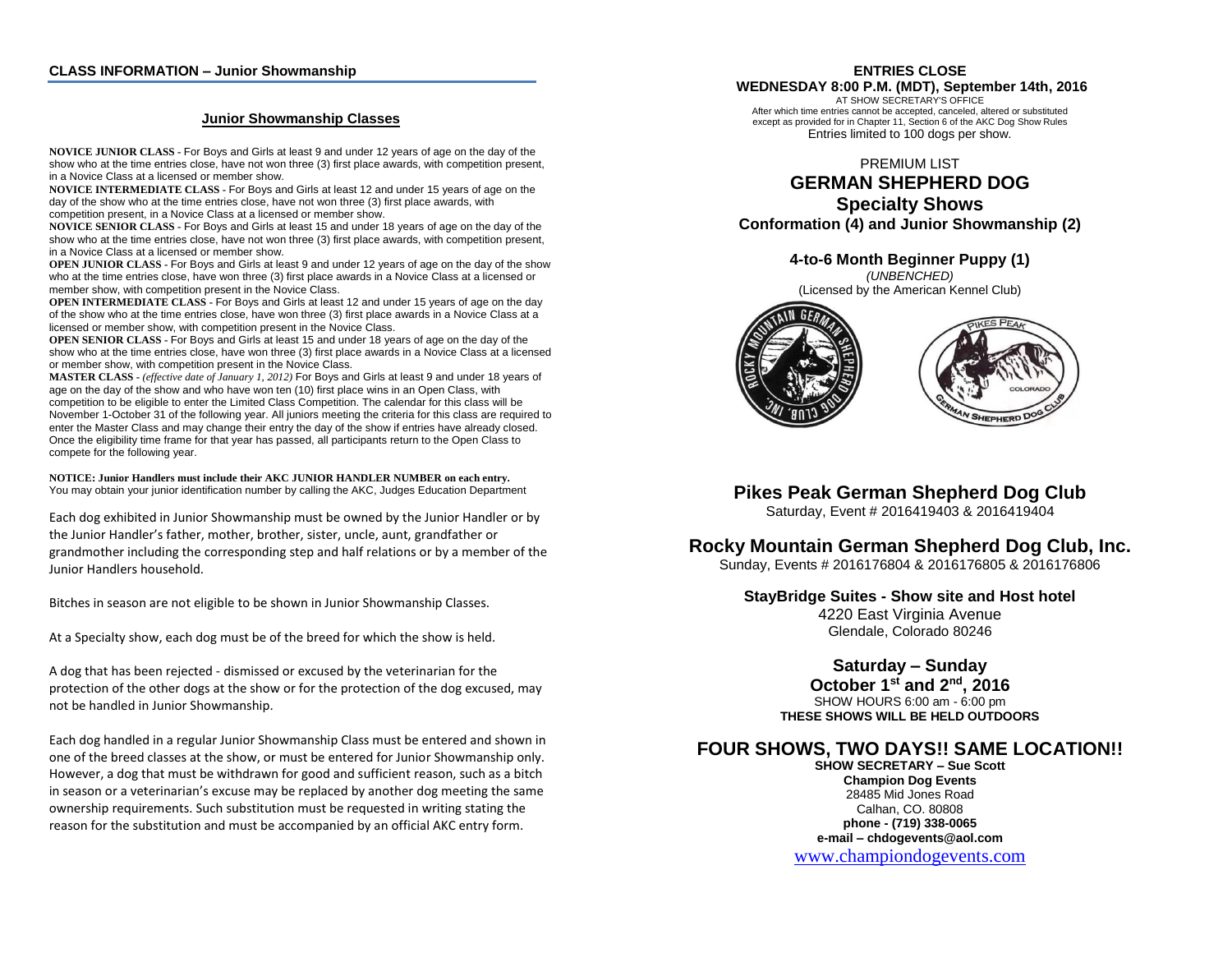#### **CLASS INFORMATION 4-to-6 Month Beginner Puppy**

#### **Class – 4-6 month Beginner Puppy**

- The Four-to-Six Month Puppy competition shall be for dogs that are four months of age and over but under six months on the day of the event.
- AKC registration number or an AKC litter number will be required for entries of an AKC recognized breed as listed in Chapter 3, Section 1 of the *Rules Applying to Dog Shows*.
- A foreign born dog may enter this class if they are registered in the country of origin.
- All entrants are to be vaccinated (including rabies) in accordance with their veterinarian's protocol.
- Professional handlers are not permitted to exhibit in this class. *Professional handlers are defined as any person who belongs or has belonged to a professional handlers' organization, distributed rate cards, or otherwise advertised or represented themselves as handling dogs for pay.*
- Class will not be divided by sex

#### *HOSPITALITY NIGHT*

*Hosted by the PPGSDC*

*Saturday, October 1 st Time will be announced at the show*

*Meet us at the host hotel for an evening of lively banter and socializing.*

*Food and drink will be provided by Club members.*

*Enjoy a great evening with GSD fanciers and make new friends*

#### *Lunch will be available both days for a nominal fee.*

#### **OFFICERS of the Rocky Mountain German Shepherd Dog Club**

| Lisa Bowman & Irene Hause…………………………………………………………Board Members |  |
|--------------------------------------------------------------|--|
|                                                              |  |
| 441 Wright St. #122 Lakewood, CO 80228                       |  |

#### **OFFICERS of the Pikes Peak German Shepherd Dog Club**

#### **SHOW COMMITTEE – RMGSDC - Sunday shows**

| 10831 Macedonia St., Longmont, CO 80503 | longspeakgs@hotmail.com |
|-----------------------------------------|-------------------------|
|                                         |                         |

#### **SHOW COMMITTEE – PPGSDC – Saturday shows**

| 741 Canon Ridge Rd., Canon City, CO 81212 | dmehra@aol.com |
|-------------------------------------------|----------------|
|                                           |                |
|                                           |                |
|                                           |                |
|                                           |                |

#### **JUDGES**

| Saturday AM - Conformation & Junior Showmanship                         |  |
|-------------------------------------------------------------------------|--|
|                                                                         |  |
| Saturday PM - Conformation                                              |  |
|                                                                         |  |
| Sunday AM - Conformation, Junior Showmanship & 4-6 Month Beginner Puppy |  |
|                                                                         |  |
| Sunday PM - Conformation                                                |  |
|                                                                         |  |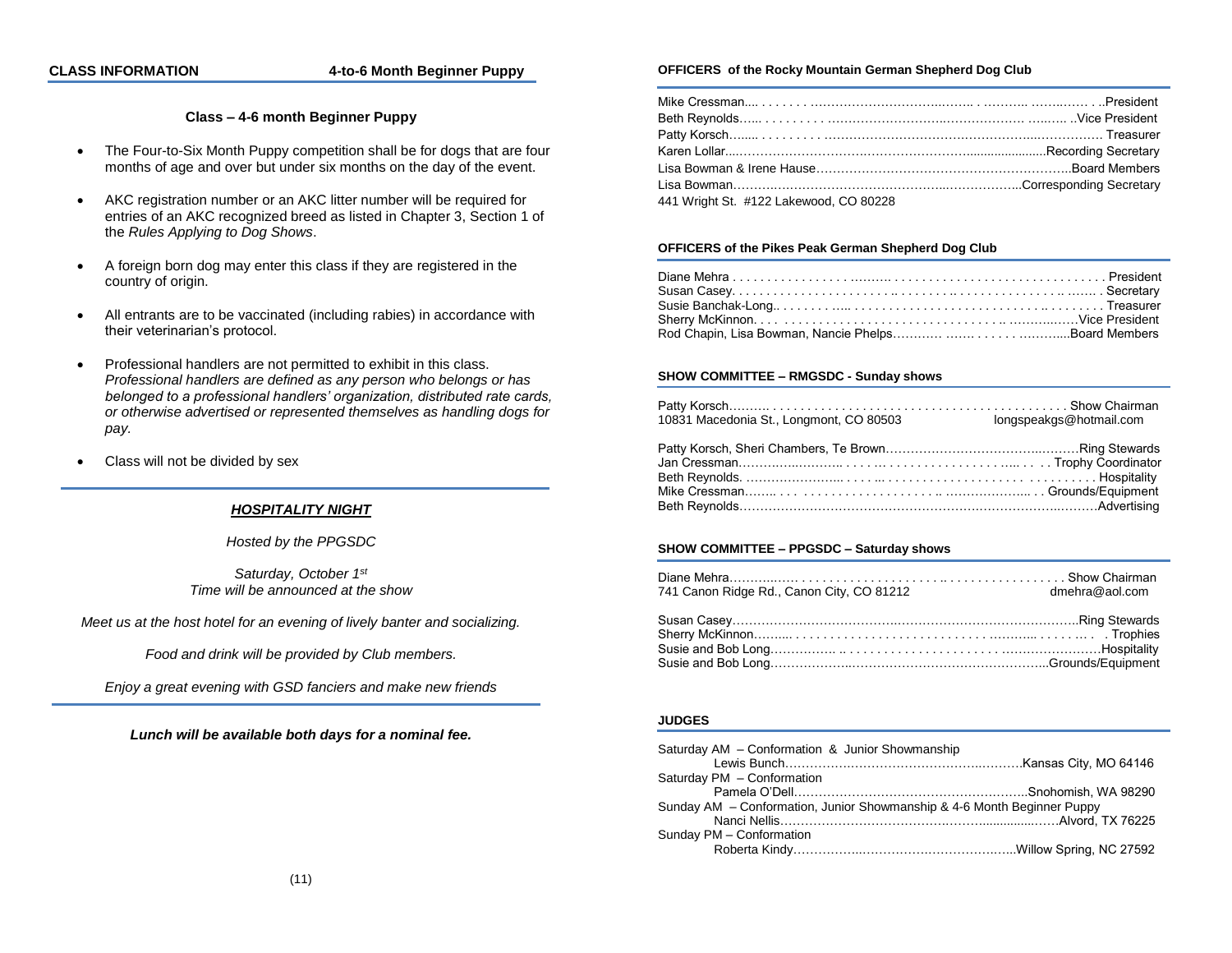## **REGULAR CLASSES**

The following classes will be provided for both dogs and bitches.

Puppy, 6 months & under 9 months Amateur Owner Handler Puppy, 9 months & under 12 months Bred-By-Exhibitor 12 months & under 15 Months American-Bred 15 months & under 18 Months Open Novice

WINNERS

**BRED BY EXHIBITOR REQUIREMENTS:** All dogs entered in the Bred-By Class must be individually registered with the AKC, the person handling the dog must be a breeder of record and an owner or co-owner of the dog

#### **NON-REGULAR CLASSES – Involving Single Dog Entries**

**VETERAN DOG CLASS -** A class for Dogs seven ( 7 ) years and older

**VETERAN BITCH CLASS -** A class for Bitches seven ( 7 ) years and older Veteran classes will be divided by age for both dogs and bitches: 7 years and under 9 years 9 years and under 11 years 11 years and older

**BEST OF BREED COMPETITION:** Effective for all shows held on or after July 1, 1980, dogs which according to their owner's records have completed the requirements for a Championship after the Closing of Entries for this show, but whose Championships are unconfirmed, may be transferred from one of the Regular Classes to the Best of Breed or Variety Competition, provided this transfer is made by the Show Secretary at least onehour prior to the start of the judging at this show. (American Kennel Club Rule, Chapter 11, Section 6)

#### **Effective January 1, 2010 CHAPTER 11, SECTION 1.**

No dog shall be exhibited in a licensed or member dog show, except for dogs entered in the Miscellaneous Class unless it is either individually registered in the AKC Stud Book, or individually registered with a foreign registry organization whose pedigrees are acceptable for AKC registration.

See http://www.akc.org/pdfs/rulebooks/RREGS3.pdf for complete detail of the rule change.

#### **CERTIFICATION**

Permission has been granted by the American Kennel Club for the holding of this event under the American Kennel Club rules and regulations. JAMES CROWLEY, **Secretary** 



#### **SHOW VETERINARIAN – ON CALL AFTER HOURS EMERGENCY**

Aspenwood Veterinary Hospital 24 Hour Veterinarian (303)366-2639 1290 S Colorado Blvd VCA Alameda East Veterinary Hospital Glendale, CO 80246 9770 East Alameda Ave., 9770 East Alameda Ave., 9770 East Alameda Ave., 978  $(303)$  757-5646

#### **SHOW PHOTOGRAPHER**

Lisa Bowman Photography 441 Wright St. #122 Lakewood, CO 80228 [lisabowmanphotos@gmail.com](mailto:lisabowmanphotos@gmail.com) 303-827-6317 payment via paypal [\(paypal.me/lisabowmanphotos\)](http://paypal.me/lisabowmanphotos) or personal check. Proofs will be available online. Contact for more information

#### **CATALOG ADVERTISING**

| Half Page with one photo \$15.00                      |  |
|-------------------------------------------------------|--|
|                                                       |  |
| All ads must be <b>CAMERA READY</b> or in Jpeg format |  |
| Deadline for all Catalog Advertising: Sept 14, 2016   |  |

Make check payable to: Champion Dog Events **Send Camera Ready Ads and Fees to:**

Sue Scott Champion Dog Events 28485 Mid Jones Rd Calhan, CO 80808 email: chdogevents@aol.com – 719-338-0065

## PLEASE BE RESPONSIBLE

Help keep our show grounds, local motel rooms and areas clean! Exercise dogs in designated areas only, and clean up after them! Use outdoor waste cans for disposal of all dog waste. The future of our sport is in your hands. We want to be invited back to our show site. We thank you in advance for your cooperation!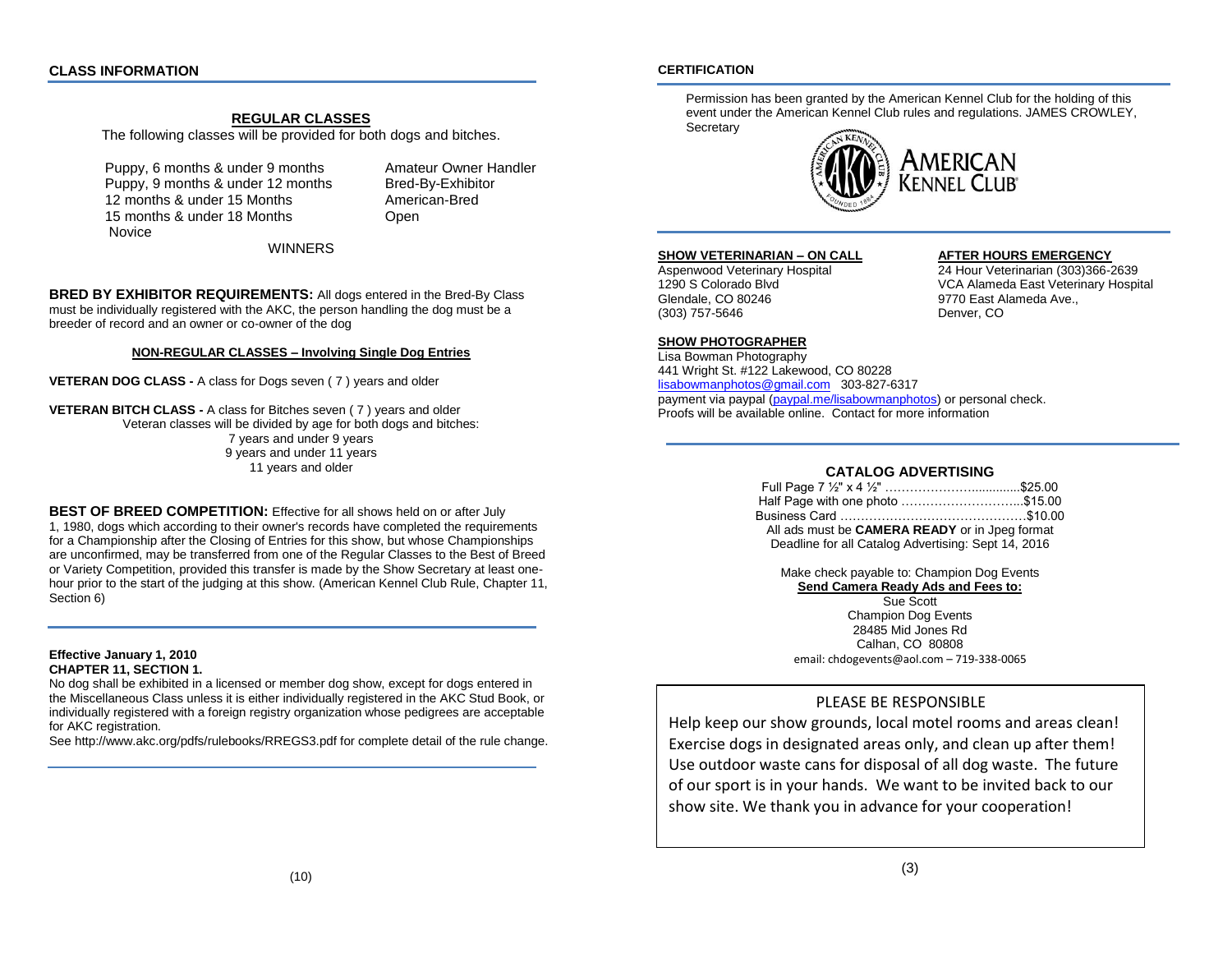Best of Breed Best of Winners Best Opp Sex Select Dog/Bitch Winners Dog/Bitch Reserve Winners Dog/Bitch Best Junior Best Puppy Best Opp Sex Puppy First Place Class Winners 4-6 Beginner Puppy

PPGSD - Saturday Awards - Ribbons and Dog Items RMGSD - Sunday Awards - Ribbons and Dog Items

In addition for Sunday shows

- **Best of Breed:** The Rocky Mountain GSDC, Inc. specialty show Best of Breed winner's name will be engraved on a perpetual club award offered by Stuttgart German Shepherds. This award was generously donated by Inge & Emil Vyprachticky, Sandy & Jim Richards and Irene & Tom Hause. This award remains permanently in the possession of the Rocky Mountain GSDC, Inc.

#### **RIBBON PRIZES WILL BE AS FOLLOWS – For All Shows**

| Best of Opposite Sex to Best of BreedRed & White Rosette |  |
|----------------------------------------------------------|--|
|                                                          |  |
|                                                          |  |
|                                                          |  |
|                                                          |  |
|                                                          |  |
|                                                          |  |
| Best Opposite Sex to Best PuppyLavender Rosette          |  |

| <b>Regular Classes</b> | <b>Non-regular Classes</b> |
|------------------------|----------------------------|
| First PrizeBlue        | First Prize Rose           |
| Second Prize Red       | Second Prize Brown         |
| Third PrizeYellow      | Third Prize.  Lt Green     |
| Fourth Prize.  White   | Fourth Prize Gray          |

#### **The Pikes Peak German Shepherd Dog Club and Rocky Mountain German Shepherd Dog Club appreciate the generosity of its trophy donors.**

Please note any trophy may be substituted with one of equal or greater value.

#### **ENTRY INFORMATION:**

## **Entries are limited to 100 dogs per show**

**ENTRIES CLOSE: 8:00 P.M. (MDT) -- Wednesday, September 14th, 2016** at the Show Secretary's office after which time entries cannot be accepted, cancelled, altered or substituted except as provided for in Chapter 11, Section 6, AKC Dog Show Rules.

#### ENTRY FEES: include a \$.50 AKC RECORDING FEE and a \$3.00 EVENT FEE.

#### *A SEPARATE ENTRY FEE IS REQUIRED FOR ENTRY IN EACH SPECIALTY SHOW*

\$28.00 for the FIRST ENTRY of each dog in Regular Class \$18.00 for Puppy & Bred-by-Exhibitor Classes \$15.00 for Junior Showmanship (free if second entry) \$18.00 for Non Regular Classes – (Veterans) \$15.00 for 4-6 Month Beginner Puppy Classes

#### **NOTE:**

**Junior Showmanship classes not offered at RMGSD show on Sunday PM 4-to-6 Month Beginner Puppy show only offered on Sunday Twelve to Eighteen Month Classes are adult classes and require an adult entry fee**

Make all checks payable to: **Champion Dog Events**

Mail to: Sue Scott, Show Secretary, Champion Dog Events, 28485 Mid Jones Rd, Calhan, CO 80808

A judging schedule will be mailed to each entrant as soon as practical after closing of entries. For information concerning entries, the Show Secretary can be contacted at:

> by phone: (719) 338-0065 scan and send by e-mail[: chdogevents@aol.com](mailto:chdogevents@aol.com) website[: www.championdogevents.com](http://www.championdogevents.com/)

"A Recording Fee of 50 cents and a \$3.00 event fee will be required for each dog entered at any Licensed or Member Club show or Obedience Trial. This Recording Fee is to be collected by the show giving Club and paid to the American Kennel Club. If a dog is entered in more than one class in the show, the Recording Fee is to be collected on the first entry only." (Chapter 11, Section 2, AKC Dog Show Rules).

**CANADIAN EXHIBITORS MUST SUBMIT ENTRIES WITH CHECKS DRAWN ON U.S. ACCOUNTS OR WITH INTER-NATIONAL MONEY ORDERS IN U.S. FUNDS.**

Entry fee will not be refunded in the event that a dog is absent, disqualified, excused by Veterinarian or Judge or barred from competition by action of the Show Committee.

**Post Dated Checks & Returned Checks** do not constitute a valid entry fee. The Show Secretary will add a \$25.00 collection fee to the amount of each returned check. Subsequent returned checks from the same exhibitors may result in their being put on a CASH ONLY basis.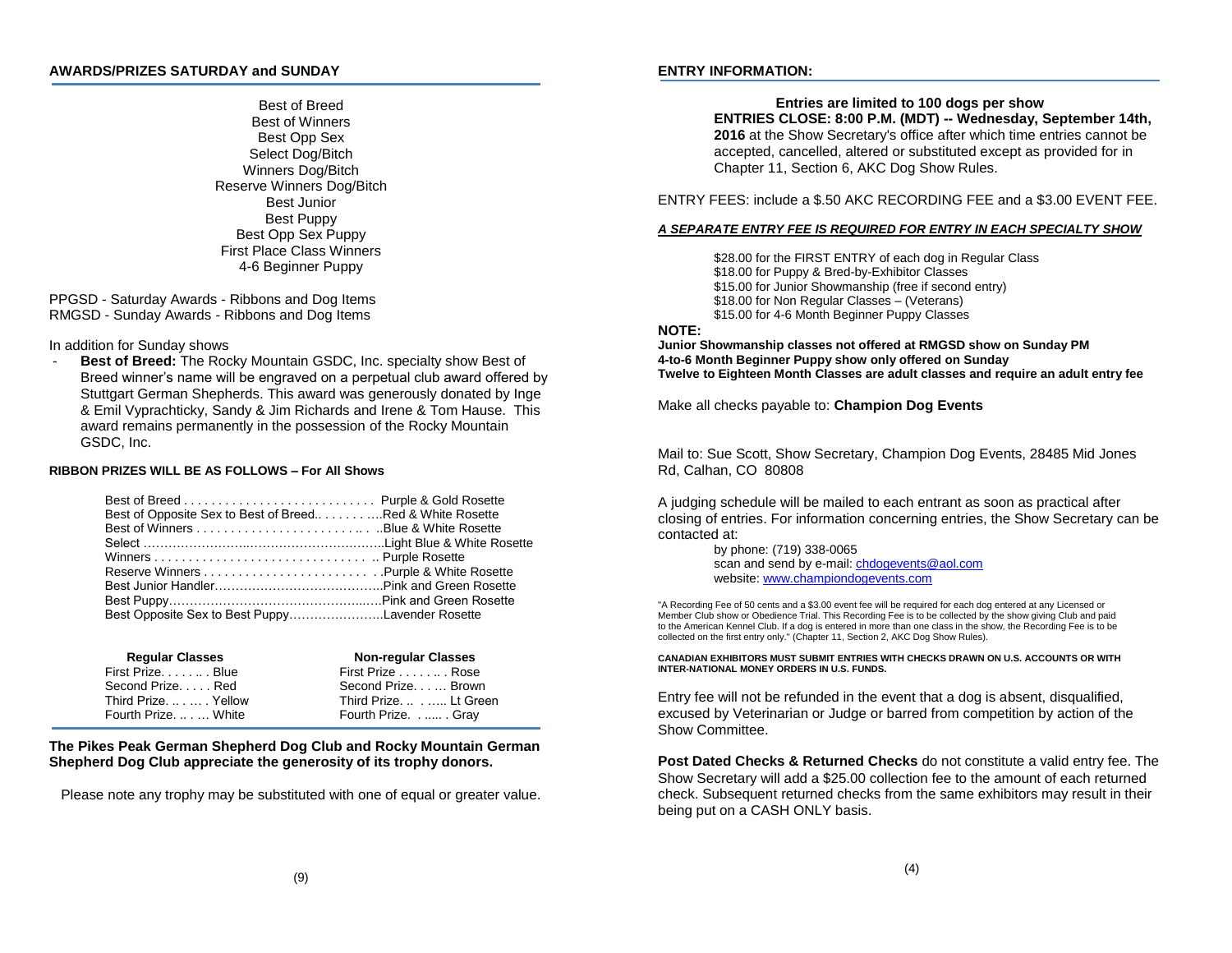# **ROUTES TO THE SHOW:**

From the North: Take I-25 S to I-70 East exit 214B toward Limon. Merge on to Colorado Blvd/CO-2S Exit 276B. Go approx. 5.1 miles and turn left onto E. Virginia Ave. StayBridge Suites (host hotel and show site) is approx. 1 block east.

From the South: Take I-25 N to S Colorado Blvd/CO2 N via exit #204. Go North 1.7 miles. Turn right at E. Virginia Ave. StayBridge Suites (host hotel and show site) is approx. 1 block east.

## **SHOW SITE INFORMATION:**

All regulations governing the use of this facility, and all regulations and decisions of the Show Committee of this show giving club on this day will be strictly enforced, including and not recorded in this Premium List.

Exhibitors and handlers will be held responsible for clean conditions in and around their crates and set up area.

Exhibitors are responsible for cleaning up after their own dogs AT ALL TIMES. Dumping of dog food or grooming residue into the restroom sinks and toilets is strictly prohibited!

NO dogs will be allowed in the restrooms.

Parents are solely responsible for their children, and are expected to keep them supervised and controlled at all times for their own safety.

All persons entering this dog show/event, hereby waive any claim for damages against the German Shepherd Dog Club of America, Pikes Peak German Shepherd Dog Club, Rocky Mountain German Shepherd Dog Club, it's members or the show secretary in the event a motor vehicle must be entered to rescue a dog from overheating or suffocation due to improper ventilation. The club(s) is solely responsible for determining if the said animal is in distress.

# **Please note this show site does NOT have space for RVs**

No entry shall be made and no entry shall be accepted which specifies any condition as to its acceptance.

No entry fees will be refunded if the Show cannot open or be completed by reason of riots, civil disturbances, fire, extreme and/or dangerous weather conditions, an Act of God, public emergency, act of a public enemy, strikes and/or any other cause beyond the control of the Club or the Show Secretary.

Entries will not be accepted without fees or signatures. There will be **no refunds**  for duplicate entries. Changes, additions or corrections to entry forms must be received in writing via postal or email prior to close of entries. Those received by telephone are not acceptable.

No dog wrongly entered in a class may be transferred to another class (except in case of wrong sex), nor can a dog be withdrawn after entries have closed. The owner or agent assumes all responsibilities for wrong or incomplete information of the entry blank.

Owners are responsible for errors in making out entry forms, whoever may make such errors, and no entry fee will be refunded in event of such errors or cancellation of entries after the published closing date.

Entries must be made on an Official AKC entry form or photocopy of the Official AKC entry form with the Agreement and Rules on the reverse side or they cannot be accepted.

Confirmation of Entry will be sent to the email address(s) on the Official AKC entry form within 48 hours of receipt. If you do not receive email confirmation promptly please contact show secretary. Judging Schedule will be sent as soon as finalized after close of entries.

All Show results will be posted on [www.championdogevents.com](http://www.championdogevents.com/) as soon as possible after the close of the show.

# **SPECIAL ENTRY SERVICES**

**Entry service:** Call them for details BEST IN SHOW ENTRY SERVICE . . . . . . . . . . . 1(800)247-7005 Entry Line ENTRIES ON TIME.. . . . . . . . . . . . . . . . . . . . . . . 1(800)992-8955 Entry Line

**SHOW SECRETARY – Sue Scott. . . . …….. . . . (719) 338-0065** Email image of both sides of entry accepted in place of a fax and a picture of both sides sent from phone is also acceptable if details are clear. Fees paid by PayPal or check.

## **Online Entries** at [www.championdogevents.com](http://www.championdogevents.com/)

There is an additional fee of \$3.00 per dog for online entries using PayPal. You can also enter online and mail a check as long as check is received before close of entries.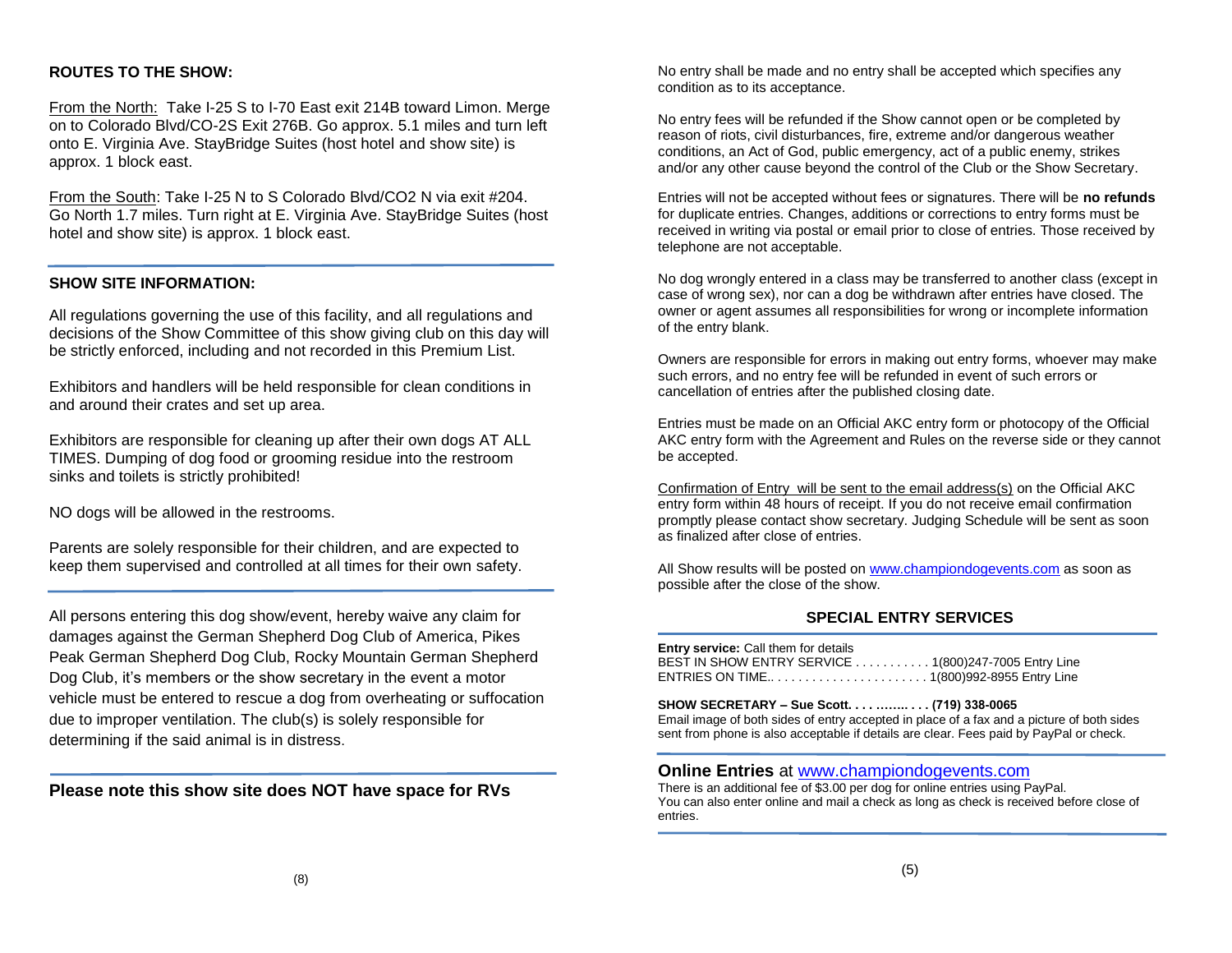# **HOST HOTEL and SHOW SITE:**

**StayBridge Suites. ................................................. (303) 321-5757** 4220 East Virginia Avenue, Glendale, CO A onetime \$10.00 non-refundable pet fee will be charged per room, per night. Please confirm with hotel that this is still the current fee when making your reservation as things sometimes change.

\*\*Please mention the RMGSD Show when making reservations at the host hotel. A block of rooms has been reserved for our use, but must be reserved prior to **August 30, 2016.**

HomeStead Studio Suites Hotel .............................. (303) 388-3880 4444 Leetsdale Drive, Glendale, CO 80246 Doubletree Hotel.......................................................(303) 321-3333 3203 Quebec Street, Denver CO 80207

RMGSDC and PPGSDC Show Committees will exercise the right to suspend any person from all AKC privileges for conduct prejudicial to the best interests of purebred dogs which includes abuse of a motel/hotel facility (Chapter 7, Section 1 of the *Rules Applying to Registration & Discipline*).

Some hotels have a limit on the number of dogs accepted. When making reservations, please inquire into dog fees and tell them you are in town for the dog show to be eligible for dog show rates, if applicable.

You are **REQUIRED** to clean up the area after walking your dogs at any hotel/motel. **DO NOT** leave your dogs unattended inside any motel room or groom your dog inside any room.

Please use exercise area/pens if provided.

# **Shuttle Service From DIA Airport**

 ABC Shuttle ........................................................(303) 696-9559 Crated dogs only, 4:00 AM to 11:00 PM Daily Please confirm details and costs when making arrangements

## **EXHIBITOR INFORMATION:**

Dogs need be present only for scheduled judging and will be released if not needed for further judging.

Dogs must be ready for judging. Neither the Club nor its Show Secretary will be responsible or obligated to furnish any service for notifying exhibitors or their agents of Breed or Class Judging. Judges need not wait for any dog holding up a class**. Owners or agents alone are responsible for the presence of their dogs in the judging rings.**

The show giving Club, the Show Secretary, their agents, employees, etc. assume no responsibility for any loss, damage or injury sustained by exhibitors, handlers, or to any of their dogs or property while at or on the show grounds, or in transit to or from the show. And furthermore assumes no responsibility for injury to children.

The hosting club will exercise every precaution for the safety of dogs exhibited, but it must be understood that neither the club, site or show secretary will be responsible for any injury, damage, or loss. It is understood that all dogs at this show are in the care and custody of the owners or owner's agents during the entire show weekend.

There shall be no drilling or intensive /abusive training of dogs on the show grounds.

Dogs must be in control at all times. This includes the use of Flexi leashes.

Exhibitors are required to clean up after the dogs that they are exhibiting or which are under their care or control. This requirement includes both while in the ring or at any location on our show site. Clean up tools and supplies will be available at each ring and at other convenient locations through-out the show grounds.

Exhibitors should follow their veterinarian recommendations to assure their dogs are free of internal and external parasites, any communicable diseases and have appropriate vaccinations.

**Parents are solely responsible for their children, and are expected to keep them supervised and controlled at all times for their own safety.**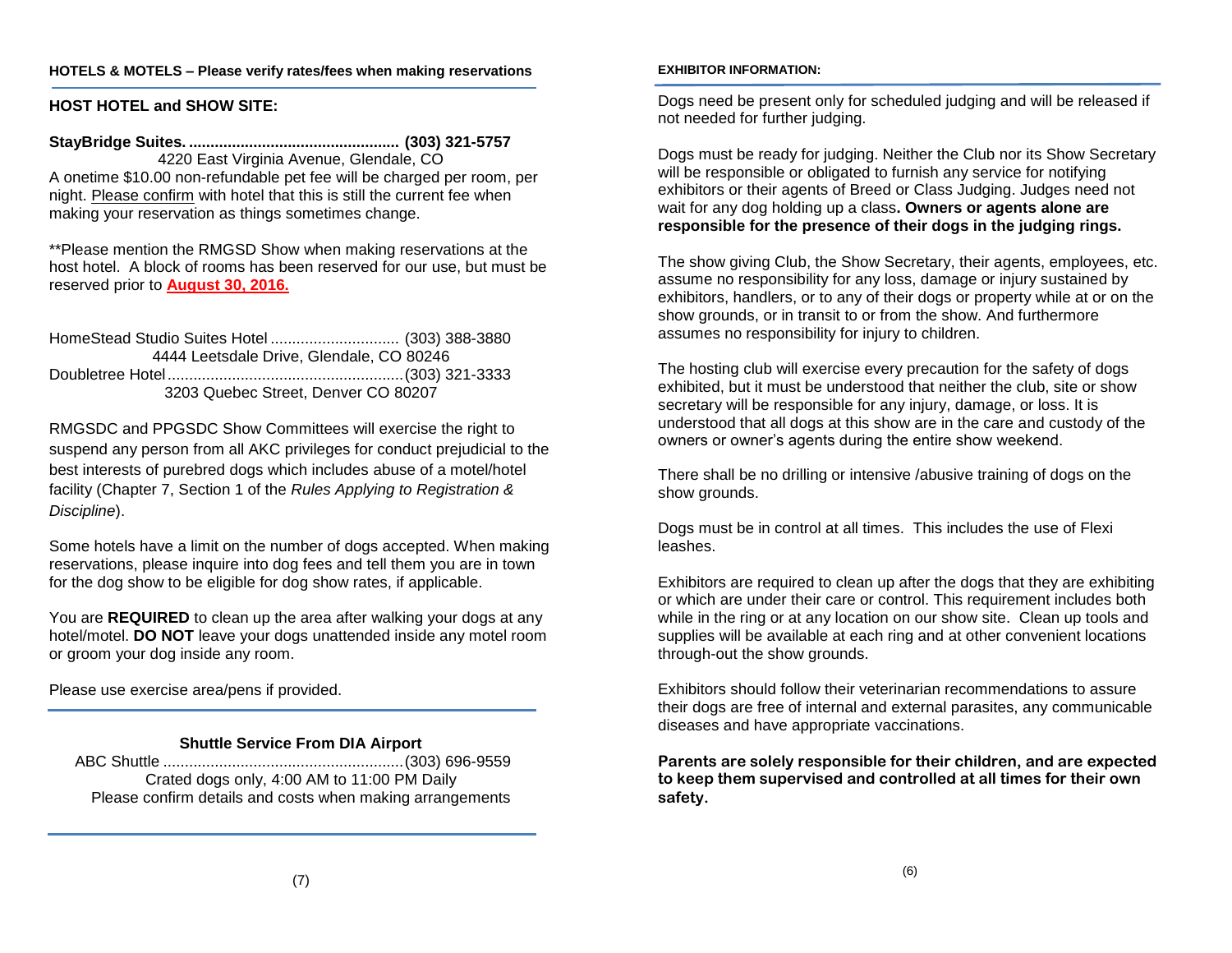#### **OFFICIAL AMERICAN KENNEL CLUB ENTRY FORM Pikes Peak German Shepherd Dog Club Rocky Mountain German Shepherd Dog Club**  StayBridge Suites, 4220 East Virginia Ave, Glendale, CO

Saturday – Show #1, Oct 1, 2016 #201619403 - PPGSDC Saturday – Show #2, Oct 1, 2016 #201619404 - PPGSDC п Sunday – 4-6 Month Beginner Puppy, Oct 2, 2016 #2016176805 – RMGSDC  $\blacksquare$  Sunday – Show #1, Oct 2, 2016 #2016176804 – RMGSDC  $\Box$  Sunday – Show #2, Oct 2, 2016 #2016176806 – RMGSDC

**ENTRY FEE** (includes 50 cent AKC recording fee AND a \$3.00 Event fee): **SEE PAGE #3 FOR FEES ENTRIES CLOSE WEDNESDAY 8:00 P.M. (MDT), Sept 14, 2016** at Show Secretary's Office. **MAIL ENTRIES** with fees to **Sue Scott, Champion Dog Events, 28485 Mid Jones Rd, Calhan, CO 80808 MAKE ALL CHECKS PAYABLE TO: Champion Dog Events NOTICE: PLEASE PUT BREED & NAME OF SHOW ON CHECKS**. I enclose \$ \_\_\_\_\_For entry fees

Read carefully instructions on reverse side before filling out. Numbers in the boxes indicate sections of the instructions relevant to the information needed in that box. (Please Print)

| <b>BREED</b>                               | <b>German Shepherd Dog</b>                    | <b>VARIETY</b>                         |                                                                | <b>SEX</b>                                                                                                                                                                                                                    |
|--------------------------------------------|-----------------------------------------------|----------------------------------------|----------------------------------------------------------------|-------------------------------------------------------------------------------------------------------------------------------------------------------------------------------------------------------------------------------|
| DOG (2) (3)<br><b>SHOW</b><br><b>CLASS</b> |                                               |                                        | CLASS <sub>(3)</sub><br><b>DIVISION</b><br>Weight, Color, Etc. |                                                                                                                                                                                                                               |
| <b>ADDITIONAL</b><br><b>CLASSES</b>        |                                               | <b>OBED/RALLY Class</b><br>not offered |                                                                | JR. SHOWMANSHIP Class                                                                                                                                                                                                         |
| NAME OF (See Back)                         | JUNIOR HANDLER (if any)                       |                                        |                                                                | JR. HANDLER<br>AKC#                                                                                                                                                                                                           |
| <b>FULL NAME</b><br>OF DOG                 |                                               |                                        |                                                                |                                                                                                                                                                                                                               |
| PAL NO.                                    | AKC REG. NO.<br>FOREIGN REG. NO. & COUNTRY    | Enter number here                      |                                                                | <b>DATE OF</b><br><b>BIRTH</b><br>PLACE OF<br><b>BIRTH</b>                                                                                                                                                                    |
| <b>BREEDER</b>                             |                                               |                                        |                                                                |                                                                                                                                                                                                                               |
| <b>SIRE</b>                                |                                               |                                        |                                                                |                                                                                                                                                                                                                               |
| <b>DAM</b>                                 |                                               |                                        |                                                                |                                                                                                                                                                                                                               |
|                                            | Exhibitor's Code                              |                                        |                                                                |                                                                                                                                                                                                                               |
|                                            |                                               | (Please Print)                         |                                                                |                                                                                                                                                                                                                               |
|                                            |                                               |                                        |                                                                |                                                                                                                                                                                                                               |
|                                            |                                               |                                        |                                                                | CITY STATE SINCE SERVICE STATE STATE SERVICES AND STATE SERVICES AND STATE SERVICES AND STATE SERVICES AND STATE SERVICES AND STATE STATE STATE STATE STATE STATE STATE STATE STATE STATE STATE STATE STATE STATE STATE STATE |
|                                            | NAME OF OWNER'S AGENT<br>(IF ANY) AT THE SHOW |                                        |                                                                |                                                                                                                                                                                                                               |

I Certify that I am the actual owner of the dog, or that I am the duly authorized agent of the owner whose name I have entered above. In consideration of the acceptance of this entry, I (we) agree to abide by the rules and regulations of the American Kennel Club in effect at the time of this event, and by any additional rules and regulations appearing in the premium list for this event, and further agree to be bound by the "Agreement" printed on the reverse side of this entry form. I (we) certify and represent that the dog entered is not a hazard to persons or other dogs. This entry is submitted for acceptance on the forgoing representation and agreement. I (we) agree to conduct myself (ourselves) in accordance with all such Rules and Regulations (including all provisions apply to discipline) and to abide by any decisions made in accord with them.

**Signature of owner or his agent** Duly authorized to make this entry

| Telephone (                                |  |
|--------------------------------------------|--|
| Email address for acknowledgement of entry |  |

**\_**AKC Rules, Regulations, Policies and Guidelines are available on the American Kennel Club Web site[, www.akc.org](http://www.akc.org/)

#### **AGREEMENT**

I (we) agree that the club holding this event has the right to refuse this entry for cause which the club shall deem sufficient. In consideration of the acceptance of this entry and of the holding of this event and of the opportunity to have the dog judged and to win prizes, ribbons, or trophies, I (we) agree to hold the AKC, the event-giving club, their members, directors, governors, officers, agents, superintendents or event secretary and the owner and/or lessor of the premises and any provider of services that are necessary to hold this event and any employees or volunteers of the aforementioned parties, and any AKC approved judge, judging at this event, harmless from any claim for loss or injury which may be alleged to have been caused directly or indirectly to any person or thing by the act of this dog while in or about the event premises or grounds or near any entrance thereto, and I (we) personally assume all responsibility and liability for any such claim; and I (we) further agree to hold the aforementioned parties harmless from any claim for loss, injury or damage to this dog.

Additionally, I (we) hereby assume the sole responsibility for and agree to indemnify and save the aforementioned parties harmless from any and all loss and expense (including legal fees) by reason of the liability imposed by law upon any of the aforementioned parties for damage because of bodily injuries, including death at any time resulting therefrom, sustained by any person or persons, including myself (ourselves) or on

account of damage to property, arising out of or in consequence of my (our) participation in this event, however such injuries, death or property damage may be caused, and whether or not the same may have been caused or may be alleged to have been caused by negligence of the aforementioned parties or any of their employees or agents, or any other persons. **I (WE) AGREE THAT ANY CAUSE OF ACTION, CONTROVERSY OR CLAIM ARISING OUT OF OR RELATED TO THE ENTRY, EXHIBITION OR ATTENDANCE AT THE EVENT BETWEEN THE AKC AND THE EVENT-GIVING CLUB (UNLESS OTHERWISE STATED IN ITS PREMIUM LIST) AND MYSELF (OURSELVES) OR AS TO THE CONSTRUCTION, INTERPRETATION AND EFFECT OF THIS AGREEMENT SHALL BE SETTLED BY ARBITRATION PURSUANT TO THE APPLICABLE RULES OF THE AMERICAN ARBITRATION ASSOCIATION. HOWEVER, PRIOR TO ARBITRATION ALL APPLICABLE AKC BYLAWS, RULES, REGULATIONSA ND PROCEDURES MUST FIRST BE FOLLOWED AS SET FORTH IN THE AKC CHARTER AND BYLAWS, RULES, REGULATIONS, PUBLISHED POLICIES AND GUIDELINES.**

#### **INSTRUCTIONS**

- 1. (Variety) if you are entering a dog of breed in which there are varieties for show purposes, please designate the particular variety you are entering i.e. Cocker Spaniel (solid color black, ASCOB parti-color). Beagles (not exceeding 13 in. over 13 in. but not exceeding 15 in.). Dachshunds (longhaired, smooth, wirehaired), Bull Terriers (colored, white), Manchester Terriers (standard, toy), Chihuahuas (smooth coat, long coat), English Toy Spaniels (King Charles and Ruby, Blenheim and Prince Charles), Poodles (toy, miniature, standard), Collies (rough, smooth).
- 2. The following categories of dogs may be entered and shown in Best of Breed competition; Dogs that are Champions of Record and dogs which according to their owners records, have completed the requirements for a championship, but whose championships are unconfirmed, The showing of unconfirmed Champions in Best of Breed competition is limited to a period of 90 days from the date of the show where the dog completed the requirements for a championship.
- 3. (Event Class ) Consult the classification in this premium list. If the event class in which you are entering your dog is divided, then, in addition to designating the class, specify the particular division of the class in which you are entering your dog, i.e., age division. color division, weight division.
- 4. A dog must be entered in the name of the person who actually owned it at the time entries for an event closed. If a registered dog has been acquired by a new owner, it must be entered in the name of its new owner in any event for which entries closed after the date of acquirement, regardless of whether the new owner has received the registration certificate indicating that the dog is recorded in his name. State on entry form whether transfer application has been mailed to A.K.C. (For complete rules refer to Chapter 11, Section 3).
- 5. Mixed Breed dogs entering classes for Agility, Obedience and Rally trials should mark Breed as AKC Canine Partners Listed Dog "All-American Dog/Mixed Breed." Variety, Breeder, Sire, Dam information shall remain blank for mixed breed entrants.

**JUNIOR SHOWMANSHIP.** If this entry is for Jr. Showmanship, please give the following information:

**AKC JR HANDLER # JR.'S DATE OF BIRTH**

/\_\_/\_\_/\_\_/\_\_/\_\_/\_\_/\_\_/\_\_/\_\_/ /\_\_\_/\_\_\_/ /\_\_\_/\_\_\_/ /\_\_\_/\_\_\_/ The above number MUST be included. Should you not have your Junior Handler number, this may be obtained from the American Kennel Club. Phone: (919)233-9767.

By signing the entry form I (we) certify that the Junior Showman does not now, and will not at any time, act as an agent/handler for pay while continuing to compete in Junior Showmanship.

NAME OF JUNIOR HANDLER

#### **ADDRESS \_\_\_\_\_\_\_\_\_\_\_\_\_\_\_\_\_\_\_\_\_\_\_\_\_\_\_\_\_\_\_\_\_\_\_\_\_\_\_\_\_\_\_\_\_\_\_\_\_\_\_\_\_\_\_\_\_\_\_\_\_\_\_\_\_\_\_\_\_\_\_\_\_\_\_**

**CITY CITY CITY CITY CITY CITY CITY CITY CITY CITY CITY CITY CITY CITY CITY CITY CITY CITY CITY CITY CITY CITY CITY CITY CITY CITY CITY CITY CITY CITY CITY CITY** 

 If Jr. Handler is not the owner of the dog identified on the face of this form, what is the relationship of the Jr. Handler to the owner?